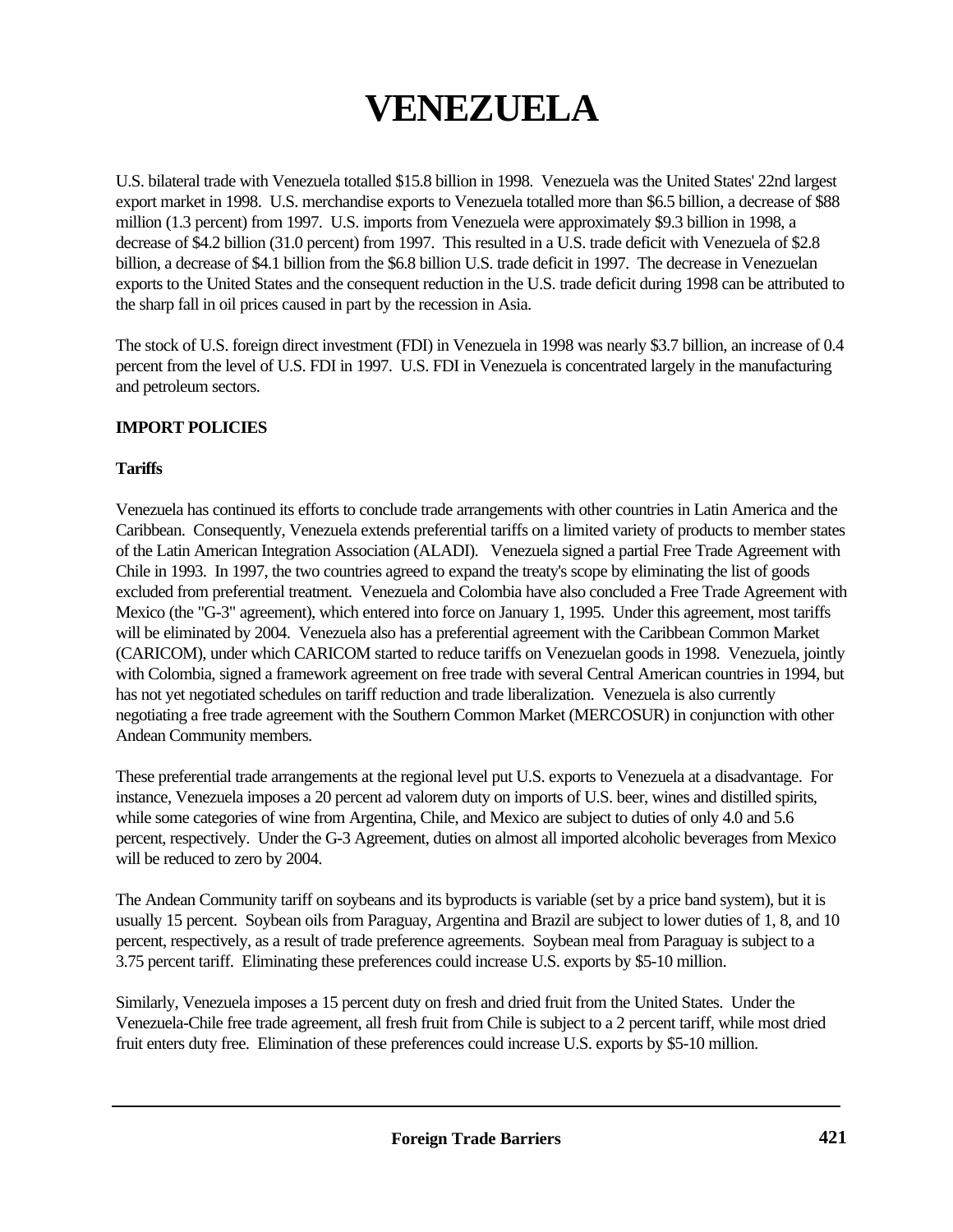## **Nontariff Measures**

Venezuela prohibits the importation of used cars, used tires, and used clothing. No other quantitative import restrictions exist for industrial products. Used or rebuilt automotive parts, for example, are not restricted, despite the ban on used cars.

# **Agricultural Import Licenses:**

The Government has a ban in place against U.S. pork and swine because Porcine Reproductive and Respiratory Syndrome (PRRS) exists in the United States. This ban was lifted in April 1997 after the Ministry of Agriculture received evidence that PRRS is also present in Venezuela. Furthermore, the Venezuelan Agricultural Health Service (SASA) and Ministry of Health officials reviewed the USDA-regulated U.S. meat processing system and approved U.S. facilities for export to Venezuela. A final report is to be written and sent to the Agricultural Section of the U.S. Embassy. Nonetheless, Venezuela now plans to invoke its WTO-negotiated tariff rate quota (TRQ) for pork imports, again limiting market access below actual demand. Full details of this TRQ are unavailable at this time.

The Ministry of Agriculture implemented a yellow corn import licensing system in February 1997, ostensibly to administer its WTO tariff rate quota for sorghum and yellow corn, but in actuality to enforce domestic sorghum absorption requirements. Under this system, feed manufacturers must purchase a government-assigned amount of domestic sorghum at the official (i.e., higher than world market) price in order to obtain import licenses for yellow corn.

The Ministry of Agriculture imposed a ban on the import of onions, potatoes, and forage seeds from the United States in late 1998. The Ministry maintains a ban on the import of citrus products as well, citing the danger of disease.

# **STANDARDS, TESTING, LABELING AND CERTIFICATION**

In 1993, the Venezuelan Commission for Industrial Standards (COVENIN) began to apply obligatory domestic standards for commodities to certain imports. By the end of 1995, there were nearly 300 standards. Some Venezuelan importers of U.S. products have alleged that the Government of Venezuela applies these standards more strictly to imports than to domestic products. The certification process is expensive, increasing the cost of U.S. exports vis-à-vis domestic products. COVENIN requires certification from independent laboratories located in Venezuela.

# **GOVERNMENT PROCUREMENT**

The 1990 law of tenders, its associated regulations, and a modifying decree of 1991, together establish three classifications for government procurement based principally on the value of the goods and services being procured: general tenders (more than \$21,200), selective tenders (\$2,120 to \$21,200), and direct purchases (less than \$2,120). For general and selective tenders, the law states that for offers that are within a "reasonable" range of each other for similar conditions, preference will be given to national tenders.

In the petroleum industry, the state oil company, PDVSA, is required to give preference to national materials and supplies. However, PDVSA can make foreign purchases if domestic firms cannot meet quantity, quality, or delivery requirements. In addition, imported materials supplied by local representatives of foreign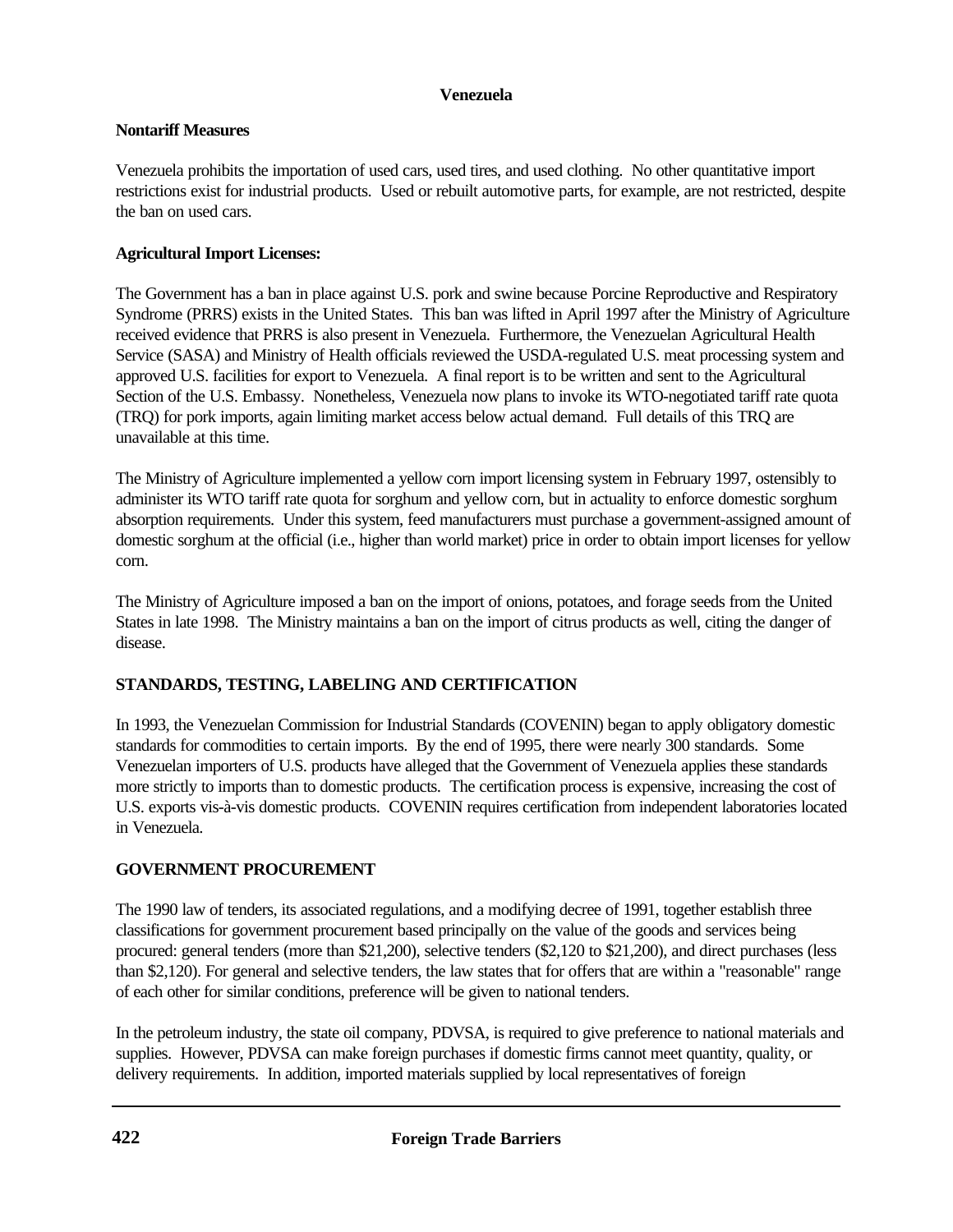manufacturers are classified as "domestic purchases." Venezuela is not a signatory to the WTO Agreement on Government Procurement.

## **EXPORT SUBSIDIES**

Venezuela has reduced the number of export subsidies it provides, but retains a duty drawback system. Exporters can also get a rebate of the 16.5 percent wholesale tax paid on imported inputs.

Foreign as well as domestic companies are eligible for these drawback privileges. U.S. firms located in Venezuela complain of long delays in receiving rebates. Exporters of selected agricultural products -- coffee, cocoa, some fruits, and certain seafood products -- receive a tax credit equal to 10 percent of the export's f.o.b. value.

# **LACK OF INTELLECTUAL PROPERTY PROTECTION**

Venezuela does not yet provide adequate and effective protection of intellectual property rights (IPR). There is still widespread piracy of well-known trademarks, videos, satellite signals, and other protected works. Moreover, the Venezuelan court system has proven to be an unreliable venue for pursuing IPR claims, particularly those that date from before 1994 when Andean Community Decision 344 came into effect. As a result of its deficient laws and practices, Venezuela has been on the "Watch List" under the Special 301 Provision of the 1988 Trade Act since 1989.

The Government created a new Intellectual Property Office (SAPI) in March 1997, which became operational in May 1998 and made a promising start in fighting trademark piracy. Under SAPI, the Government expanded the mandate of a special anti-piracy police unit (COMANPI) to include the enforcement of patents and trademarks as well as copyrights. SAPI has recently extended protection to certain varieties of genetically engineered vegetables in accordance with Andean Decision 345. SAPI began work at the end of 1998 on establishing an arbitration center to allow trademark disputes to be resolved at the administrative level rather than pursuing them in the courts. SAPI is improving enforcement practices as well, although it retains a large backlog of cases and many U.S. companies remain tied up in the Venezuelan court system in efforts to recuperate their trademarks. Neither SAPI nor COMANPI appears to have sufficient resources to combat the extent of piracy in Venezuela.

Venezuela is a member of the Paris Convention for the protection of industrial property and the Berne Convention for the protection of literary and artistic works. Venezuela has ratified, but not yet fully implemented, the provisions of the WTO Agreement on Trade-related aspects of Intellectual Property Rights (TRIPs).

## **Patents and Trademarks**

Andean Community Decisions 344 and 345 on the protection of patents and trademarks and of plant varieties have been in effect in Venezuela since January 1, 1994, and October 29, 1993, respectively.

The decisions are comprehensive and offer a significant improvement over previous standards of intellectual property protection provided by the Andean Community countries. However, these decisions remain deficient with respect to patents and trademarks. The deficiencies include overly broad compulsory licensing provisions, working requirements, restrictions on biotechnology inventions, denial of pharmaceutical patent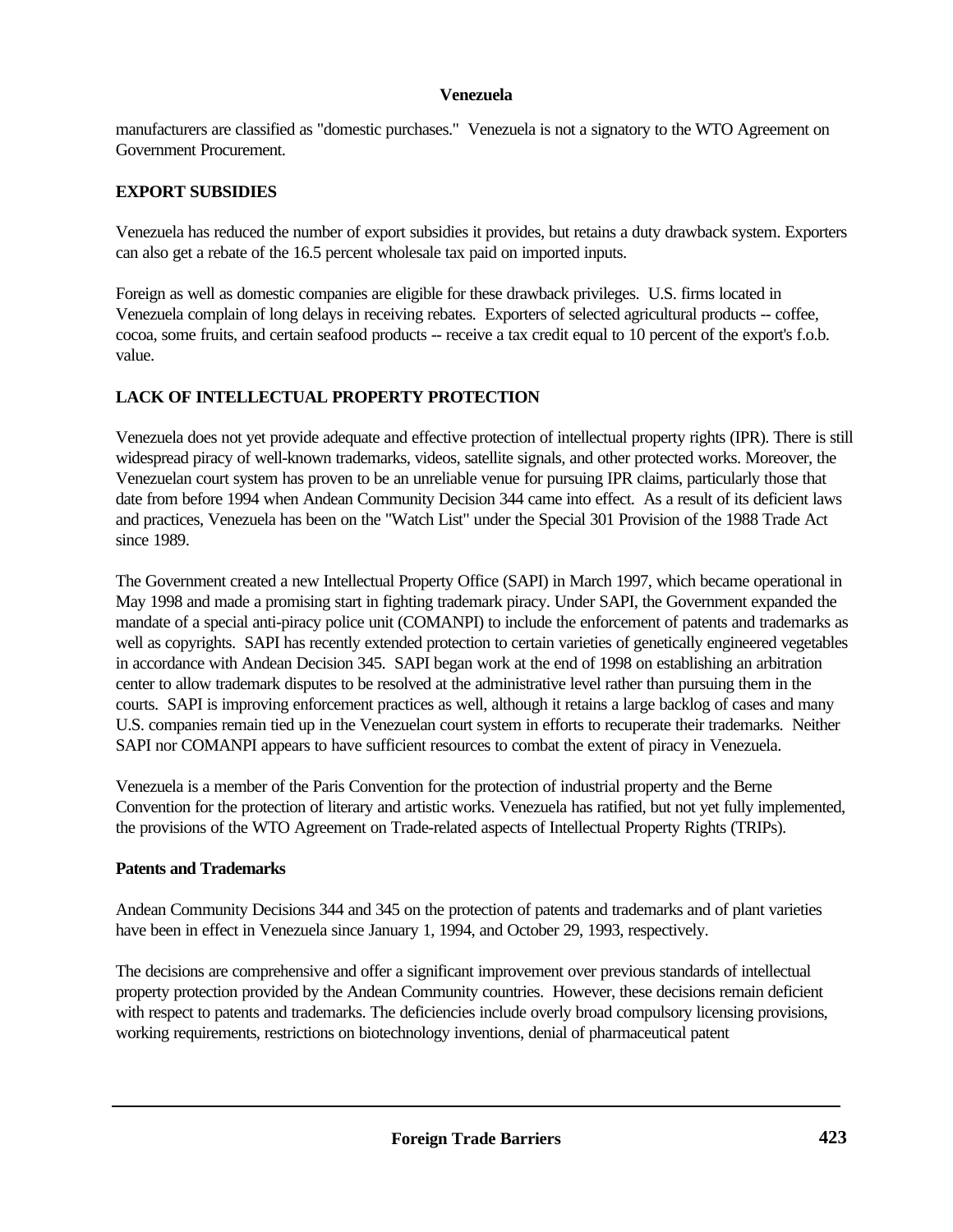protection for patented products listed on the World Health Organization's model list of essential drugs, lack of transitional ("pipeline") protection, and lack of protection against parallel imports. The decisions also do not contain provisions for enforcing intellectual property rights.

The fines provided in the 1955 industrial property law for patent and trademark infractions are minimal. They have not been increased to account for inflation and devaluation. The Government introduced legislation in early 1996 to update the entire law, but the bill is still awaiting action by Congress. Outstanding cases involving famous U.S. trademarks continue to be a problem, and marketing approval is being given to pharmaceutical products known to be patented.

# **Copyrights**

Venezuela's 1993 copyright law and a 1995 implementing regulation substantially improved protection of copyright products and enhanced penalties for copyright infringement. An Andean Community decision on copyright protection, which complements Venezuela's domestic copyright law, has been in effect since 1994 and has established a generally effective and Berne-consistent system.

A national copyright office, established in October 1995, is responsible for controlling, overseeing, and ensuring compliance with the rights of authors and other copyright holders. It can issue opinions, serve as an arbitrator, and impose fines for copyright infringements. The government formed a special anti-piracy police unit (COMANPI) in July 1996 to act as the enforcement arm of the copyright office. COMANPI works closely with private sector representatives of the U.S. copyright industry, who provide the unit with intelligence information, financial backing and training. To further combat the problem of imported copies of legitimate products, a new customs bill, which became law in late 1998, gives authorities the right to seize pirated goods at the border.

COMANPI continued to improve the protection of encrypted satellite signals in 1998. Venezuela falls within the range of U.S. satellite television transmission, and unauthorized reception and distribution of U.S. signals has historically been widespread. During 1998, COMANPI seized 99 unauthorized decoders and 26 parabolic antennas, a significant increase from the previous year.

## **SERVICES BARRIERS**

Venezuela maintains barriers in a number of service sectors. For example, all professions subject to national licensing legislation (e.g., engineers, architects, economists, business consultants, accountants, lawyers, doctors, veterinarians, and journalists) are reserved for those who meet Venezuelan certification requirements. Local insurers must insure imports receiving government-approved tariff reductions or government financing, or those that are government-owned.

## **Basic Telecommunications Services**

In the WTO Negotiations on Basic Telecommunications Services, which were concluded in February 1997, Venezuela made commitments on all basic telecommunications services. It will provide market access and national treatment for these services as of November 27, 2000, when the monopoly granted to the privatized national telephone company (CANTV) ends. Venezuela adopted parts of the reference paper on regulatory commitments. Venezuela does not currently levy tariffs on electronic commerce or on Internet-related equipment. Regulations on Internet telephony are forthcoming.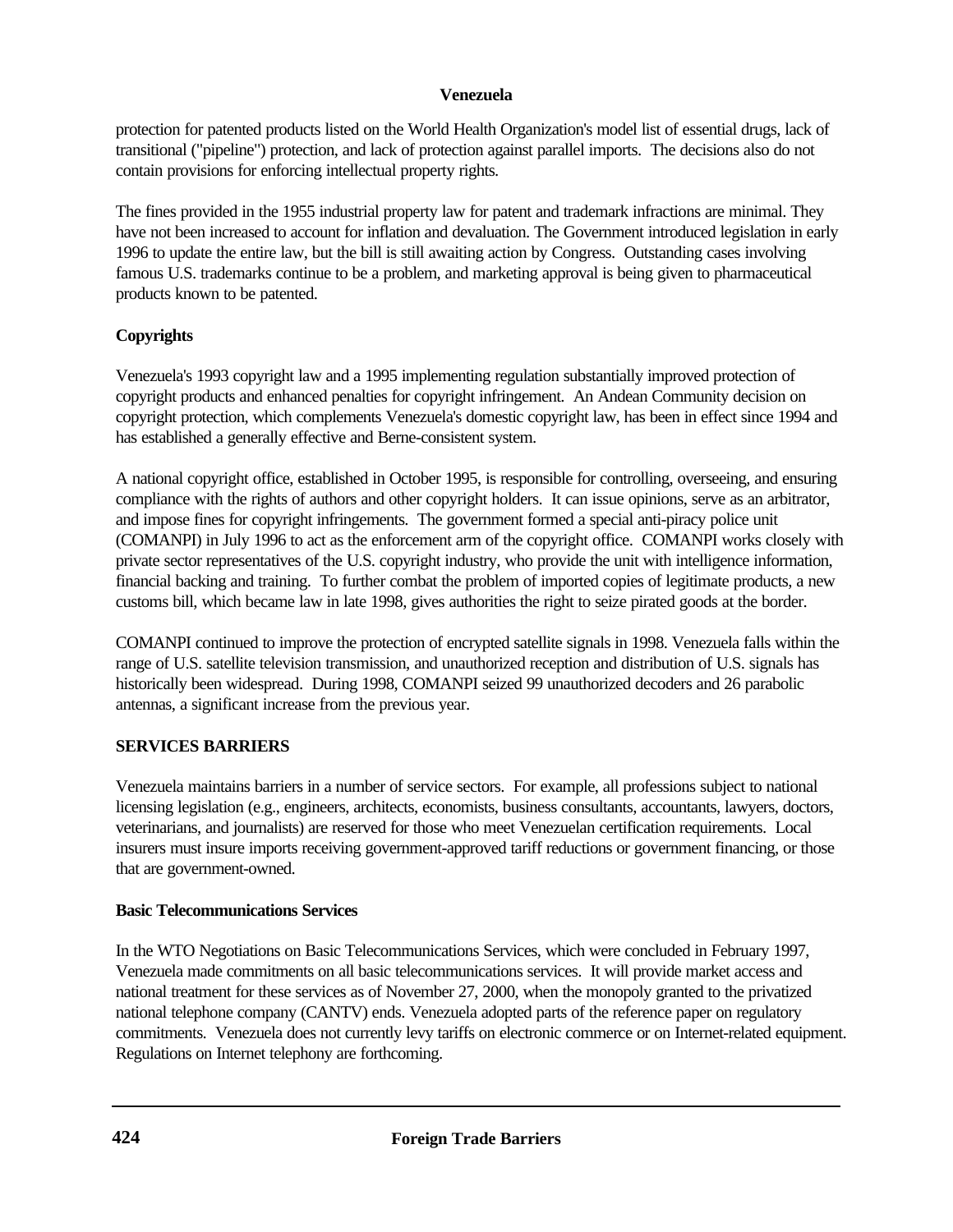## **Financial Services**

In the WTO Negotiations on Financial Services, which were concluded in December 1997, Venezuela made commitments on banking, foreign exchange houses, capital markets, life insurance, reinsurance and brokerage. It will provide market access and national treatment for these services upon entry into force of the agreement. However, Venezuela did not make a commitment on pensions or on maritime, aviation and transportation insurance, and its offer includes an economic needs test and an MFN exemption.

## **INVESTMENT BARRIERS**

The state continues to control key sectors of the economy, including oil, gas, petrochemicals, and much of the mining and aluminum industries. Despite continued state control in strategic sectors, Venezuela has an aggressive effort of privatization. In 1998, the government passed legislation allowing 49 percent of PEQUIVEN, the state petrochemical company, to be sold to private investors through domestic and international capital markets. In November 1998, the government also sold a 70 percent interest in the Nueva Esparta electric system and an 80 percent interest in the Venezuelan ferrosilicon producer FESILVEN to private investors.

Foreign investment continues to be restricted in the petroleum sector, with the exploration, production, refining, transportation, storage, and the foreign and domestic sales of hydrocarbons reserved to the Venezuelan Government and its entities (state oil company PDVSA) under the 1975 Hydrocarbons Law. However, private companies may engage in hydrocarbons-related activities through operating contracts or, when found to be in the public interest, through equity joint ventures as long as the joint ventures guarantee state control of the operation, are of limited duration, and have the prior authorization of Congress meeting in joint session.

The government passed legislation in 1998 aimed at introducing competition in the domestic gasoline market by domestic and foreign companies, allowing them to own and operate service stations, though the government retained the right to establish prices. By ministerial decree, Venezuela also introduced competition in the natural gas sector by allowing domestic and foreign private sector companies to process, store, transport, distribute and market methane and ethane.

Venezuela also limits foreign equity participation (except from other Andean Community countries) to 19.9 percent in enterprises engaged in television and radio broadcasting, Spanish language newspapers, and professional services whose practice is regulated by national laws. Foreign investors in the mining sector are subject to Venezuela's 1944 Mining Law and a complex set of executive decrees that require them to secure a concession from the government. Finally, in any enterprise with more than ten workers, foreign employees are restricted to 10 percent of the work force, and Venezuelan law limits foreign employee salaries to 20 percent of the payroll.

Venezuela also maintains several other investment-distorting measures. Under the Andean Community Common Automotive Policy, Venezuela, Ecuador and Colombia impose regional content requirements in the automotive assembly industry in order to qualify for reduced duties on imports. The local content requirement for passenger cars was 32 percent in 1997 and has risen to 33 percent for 1998. Venezuela has notified to the WTO the local content requirements in the automotive sector, which are inconsistent with its obligations under